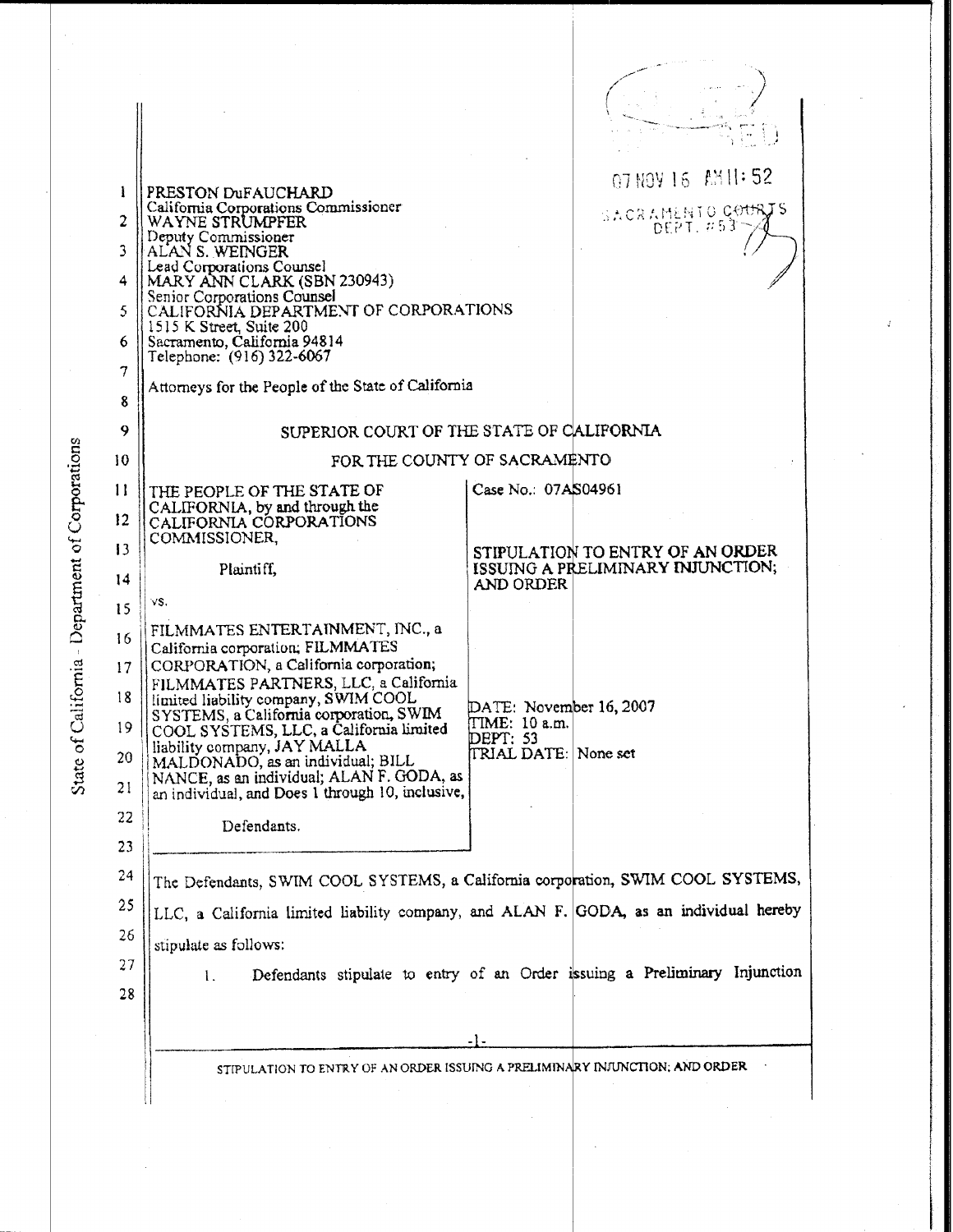$\overline{4}$  $\mathfrak{s}$ 

 $\mathbf{1}$ 

10

 $\mathbf{11}$ 

13

17  $18$ 

26

 $22$ 

28

enjoining, SWIM COOL SYSTEMS, a California corporation, SWIM COOL SYSTEMS, LLC, a  $2$  | California limited liability company, and ALAN F. GODA, as an individual; and their officers, <sup>3</sup> | directors, successors in interest, agents, employees, attorneys in fact, and all persons acting in concert or participating with them, or any of them, from directly or indirectly:

a. Violating California Corporations Code section 25110, by offering to sell, selling, arranging for the sale of, issuing, engaging in the business of selling, negotiating for the sale of any security of any kind, unless such security or transaction is qualified;

b, Violating California Corporations Code section 25401, by offering to sell or selling any security of any kind, including but not limited to, the securities described in the Complaint, by means of any written or oral communication which includes any untrue statement of material fact or omits or fails to state any material fact necessary in order to make the  $12$ statements made, in the light of the circumstances under which they are made, not misleading;

c. Violating the Desist and Refrain and Consent Order issued by the California 14 15 Corporations Commissioner on October 25, 2005, by offering and selling unqualified, non-exempt  $\vert$ securities in violation of California Corporations Code section 25 10;

Statement of California Corporations Corporations Corporations and Complaint, by means of any written or oral communication which includes any untrue statement  $\begin{bmatrix} 10 & 11 & 12 & 13 & 14 & 16 & 16 & 16 & 16 & 16 & 16 & 16 & 16 & 1$ d. Removing, destroying, mutilating, concealing, altering, transferring, or otherwise disposing of, in any manner, any books, records, computer programs, computer files,  $\frac{19}{19}$  computer printouts, correspondence, brochures, manuals, or any other "writing" or "document" of  $_{20}$  || any kind as defined under California Evidence Code section 250, relating to the transactions and

2. In light of this Stipulation, Defendants waive their right to an Order to Show Cause 23  $\parallel$  hearing as provided for in Code of Civil Procedure section 527(d)(1).

24 25

Dated:  $\frac{1}{4\sqrt{2}}$  /07 SWIM COOL SYSTEMS, a California corporation, SWIM COOL SYSTEMS, LLC, a California limited liability company, and ALAN F. GODA, as an individual

## $27 \parallel$  By:  $\frac{\text{By:}}{\text{A}\cancel{\text{H}}\text{AN F. QODA}}$

STIPULATION TO ENTRY OF AN ORDER ISSUING A PRELIMINARY INJUNCTION; AND ORDER